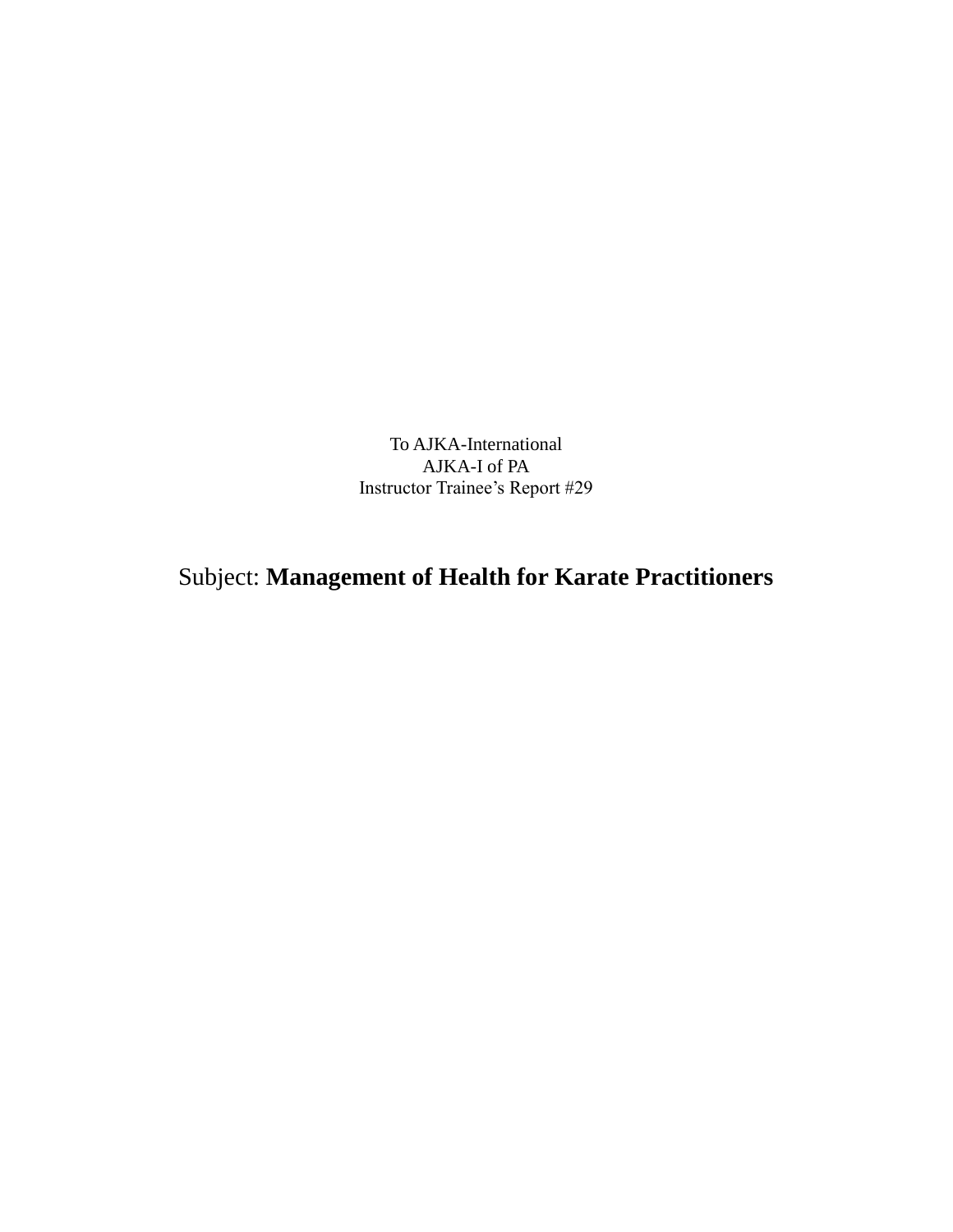To AJKA-International AJKA-I of PA Instructor's Trainee Report #29 Subject: Management of Health for Karate Practitioners

In managing the health of the *karate-ka* the practitioner and the *sensei* must consider a healthy environment, healthy body and a healthy mind.

## *Healthy Environment*

Care should be taken to keep the *dojo* clean and sanitary to prevent introducing and spreading any communicable diseases. It is imperative that the *dojo* is cleaned regularly to destroy bacteria and fungus that can be picked up on hands and feet.

Skin disease transmitted through skin to skin contact. Some forms of infection can also spread through the contact of contaminated mats, equipment and towels. As a general rule of thumb, good personal hygiene and frequent washing of training clothes, mats and equipment may greatly decrease the incidence of skin infections.

The non-training areas such as: bathrooms and changing rooms should be kept sanitary. The facility should be inspected periodically for other health hazards such as electrical, gas, water or fire. Other aspects of the facility must be maintained to keep the training environment healthy. Ventilation of fresh air is important for good aerobic conditioning. The temperature in the training area should be kept cool to prevent the body from overheating or excessive water loss.

## *Healthy Body*

The *sensei* should stress that it is important to take care of one's body and maintain good health. It is ultimately the *karate-k*a's responsibility to take care of themselves. However, if the *karate-ka* is ignoring health problems then the *sense*i must take responsibility and take action. For example, a *karate-k*a may be asked to leave class if he appears too exhausted, disorientated, ill, or injured. To prevent the spread of diseases and promote speedy recuperation an ill *karate-ka* must be asked to stay home.

For best physical health performance nutrition is important. *Karate-kas* should be supplied with information and advise on a good diet and food supplements. The *Sensei* should also be encouraged to educate themselves on common health problems related to sports and their prevention and correction.

The *sensei* should have the means to assess health and condition of a *karate-k*a before they start class. A form asking the new karate practitioner their health history should be required and filled out before joining the class. This will allow the *Sensei* to know whether the people taking their class has: diabetes, asthma, heart conditions or prone to injury.